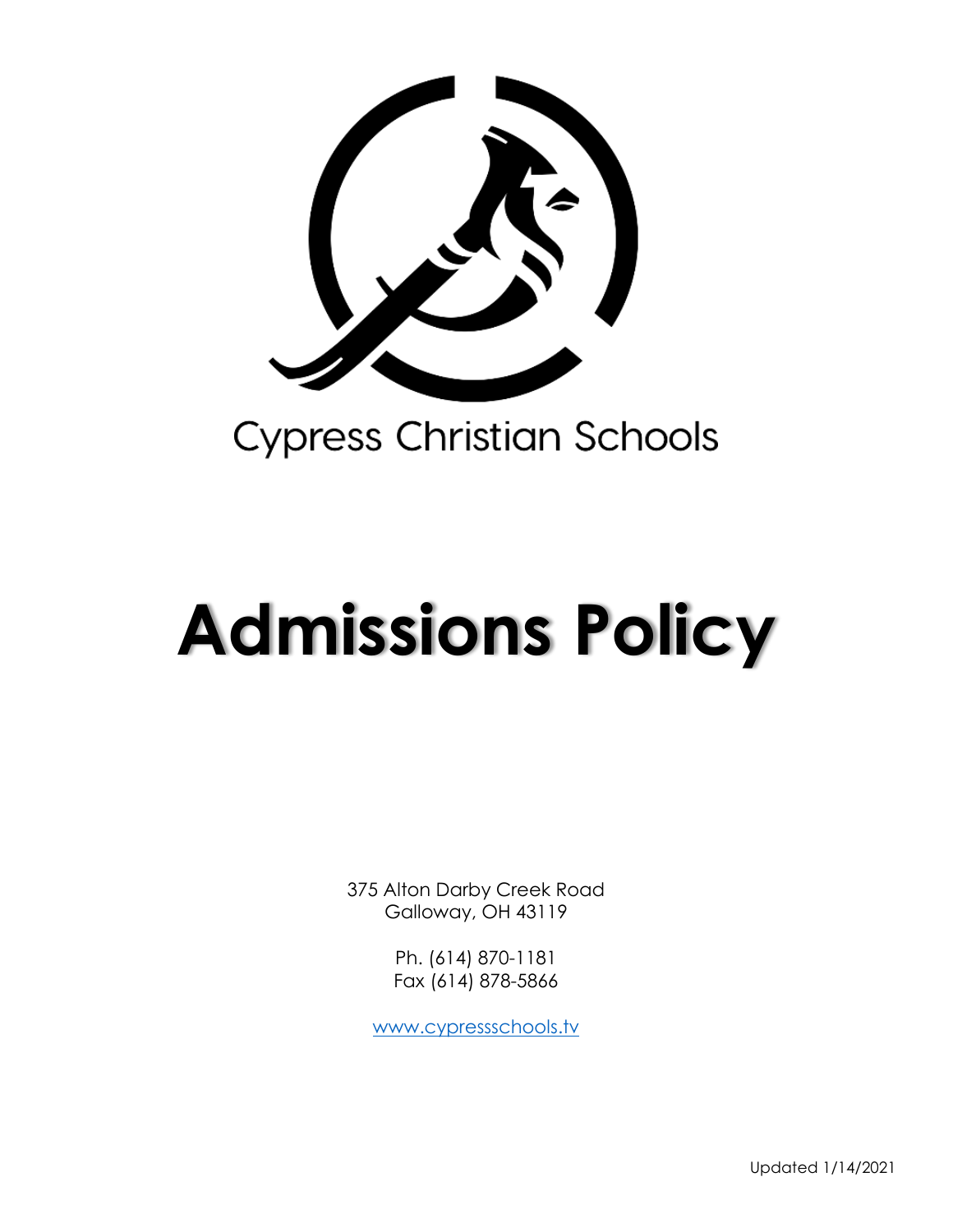## **Admissions Philosophy and Policies**

CCS is a recognized chartered nonpublic K-8 school that is committed to partner with parents to provide students with a high quality, Christ-centered education. For this reason, CCS has established specific admissions criteria, policies, and procedures to provide a Christ-centered safe, secure, and wholesome learning environment. These policies and procedures are designed to ensure that students receive the correct grade-level placement, and that CCS can meet the academic, social, behavioral, and spiritual needs of the student.

CCS admits students of any race, color, or ethnic origin to all the rights, privileges, programs, and activities offered at the school. In addition, CCS will not discriminate based on race, color, or ethnic origin in the administration of its educational policies, tuition assistance, educational programs, athletics, and/or extracurricular activities.

By enrolling children at CCS, parents pledge cooperation in paying tuition/fees regularly and on time, encouraging their children to follow the Christian teachings of the school, and to respect the authority of the teachers, staff, and administration.

CCS desires every student and family to come to a saving knowledge of Jesus Christ but this is not a requirement for admission. Parents and students enrolling at CCS must be supportive of and agree to have their children taught in accordance with the "Statement of Beliefs". In addition, CCS encourages parents to recognize their scriptural responsibility to "…bring them (children) up in the training and instruction of the Lord" (Ephesians 6:4 NIV), and that the primary responsibility for this rests with the parent(s).

#### **Kindergarten Age Requirements**

In accordance with State Law, CCS will consider a student for admission to Kindergarten if they turn five (5) years old on or before September 30 of their Kindergarten school year.

#### **Third Grade Reading Guarantee**

CCS is required to ensure all incoming fourth grade students meet the Ohio Third Grade Reading Guarantee (Ohio Revised Code 3301.163). Any student applying for admission to fourth grade at CCS cannot be enrolled until CCS receives confirmation that the student has met the Third Grade Reading Guarantee requirements from their previous school.

## **Admission Process**

Families wishing to apply for admission to CCS must follow the steps listed below:

## 1. Initial Application

Families must submit a completed application form for each student. In addition, families must provide a copy of the birth certificate for each student and the nonrefundable application fee (\$125 for first student, \$75 for each additional student, \$275family maximum).

2. Applicant Screening